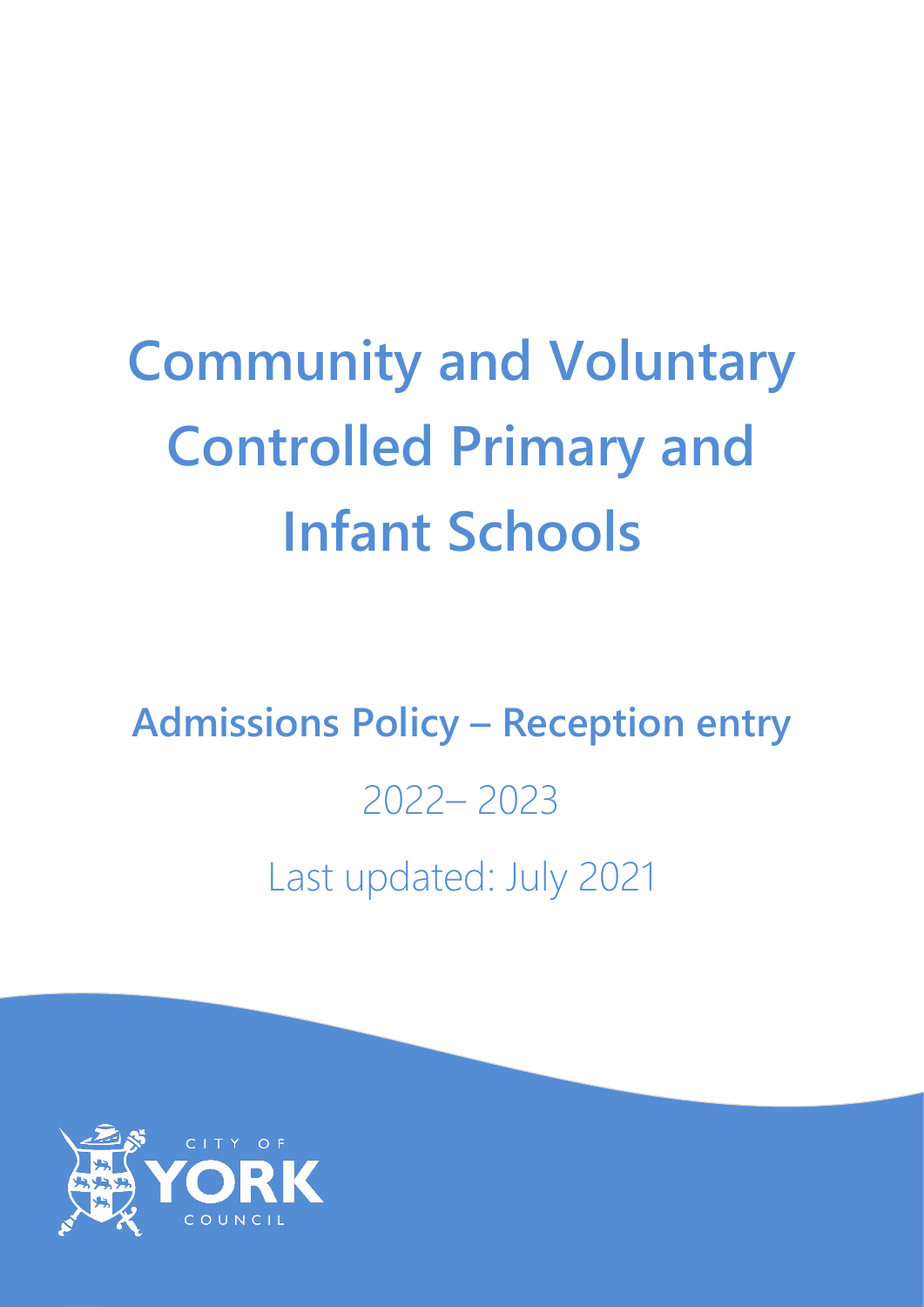#### **Introduction**

- 1 This policy applies to those schools where the Local Authority (LA), City of York Council, is the admission authority – that is all community and voluntary controlled primary and infant schools within the City of York area. The LA is responsible for determining the school's admissions arrangements (including this policy) and deciding who can be allocated a place in accordance with it.
- 2 This policy applies only to applications within the primary admissions round, that is when applying for a place in Reception as the normal year of entry to start primary or infant school for the first time. It does not apply to 'in-year' applications for a place at a primary or infant school. In-year admissions are those that are made either during the school year, or for admission into year groups other than the normal year of entry. More information on in-year admissions can be found in the [City of York In-Year Admissions Policy.](https://www.york.gov.uk/downloads/file/9564/in_year_admissions_policy)
- 3 The mechanisms and content of this policy may also be adopted by other admission authorities wishing to reflect the aims of this policy in their own admission arrangements. The LA will offer assistance where requested to other admission authorities with schools in the City of York LA area who wish to adopt similar arrangements for the benefit of residents of the LA area.
- 4 This policy complies with and operates within the City of York Coordinated Admissions Scheme for Primary and Infant Schools in the City of York Local Authority area.
- 5 The LA policy for allocating primary and infant school places is designed to be as fair as possible while ensuring that resources are used sensibly. The LA works closely with the head teachers and governing bodies of all schools in school place planning and organisation regarding the numbers of places that can be allocated.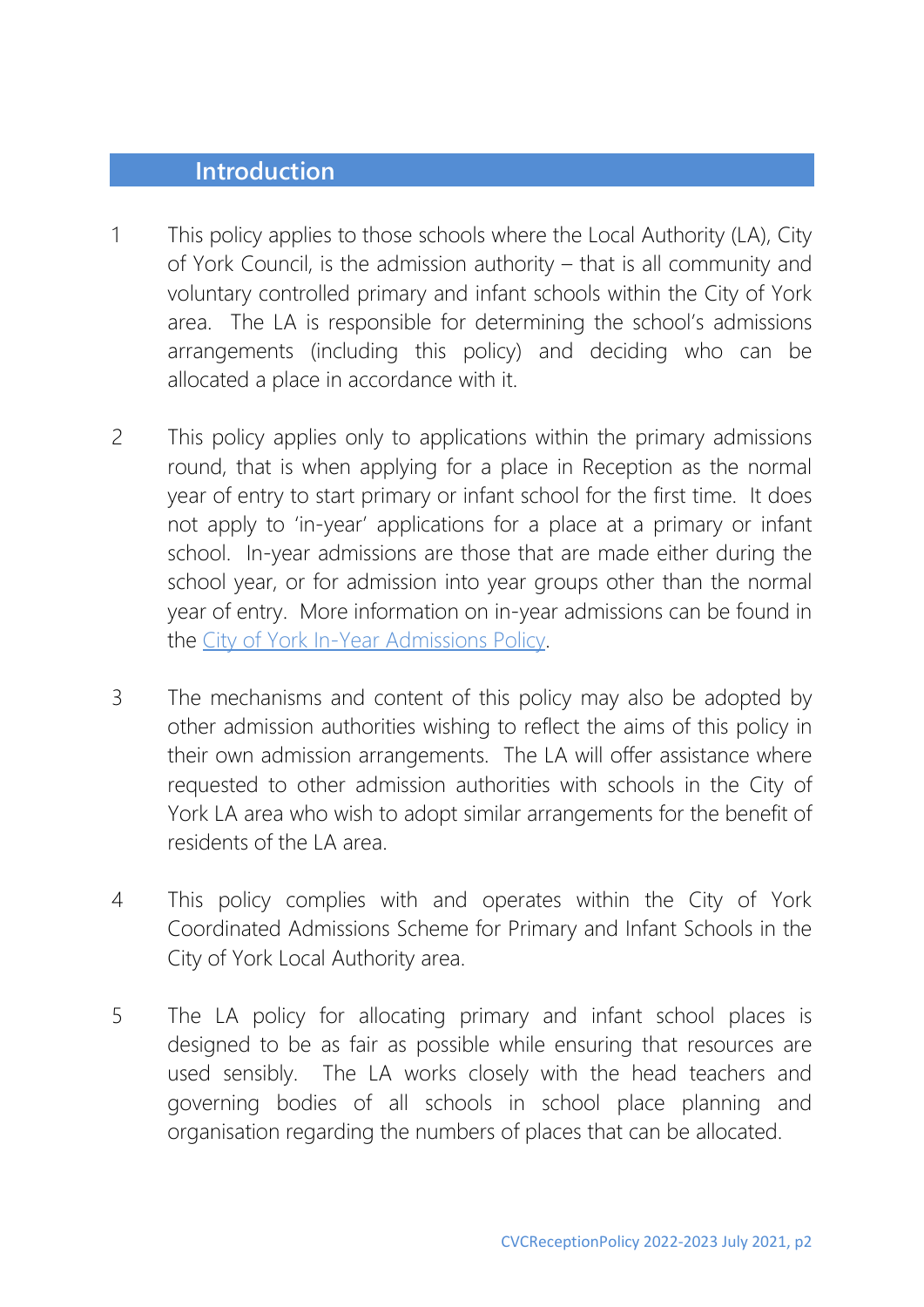- 6 Under the primary and infant school admission arrangements the allocation of places is based on where the child/parent lives and the preferences of parent/carers.
- 7 The admission of children into the Reception year at an infant or primary school is a completely separate process to nursery admissions. Attendance at a particular nursery class or early years provider does not give a child any priority within the admissions policy for admission to a community or voluntary controlled infant or primary school, even if the school and nursery are located on the same premises or the nursery is run by the school itself.
- 8 Advice and information for parent/carers on school admissions, including **key information that applies to all applications** as well as some frequently asked questions are available in the Guide for Parents which is available at [www.york.gov.uk/guideforparents](http://www.york.gov.uk/guideforparents) or upon request from the School Admissions team. It is recommended that all applicants consider the information in the [Guide for Parents](http://www.york.gov.uk/guideforparents) before making an application.
- 9 The admission of children with an Education, Health and Care plan are covered by different admission regulations. Following negotiation, once a school has been named, a place will be allocated for these children before considering other applications.

#### **A Admissions into Reception**

- 1 Children will normally be admitted into the year group relevant to the child's age and will start full-time in the school year they turn five. All children will be offered the opportunity of a full time place from September in the year of entry.
- 2 This policy includes an option of 'delayed entry'. This means that parent/carers may secure a place at a school under the normal admission arrangements but choose to postpone their child's admission to school, as long as their admission is not delayed beyond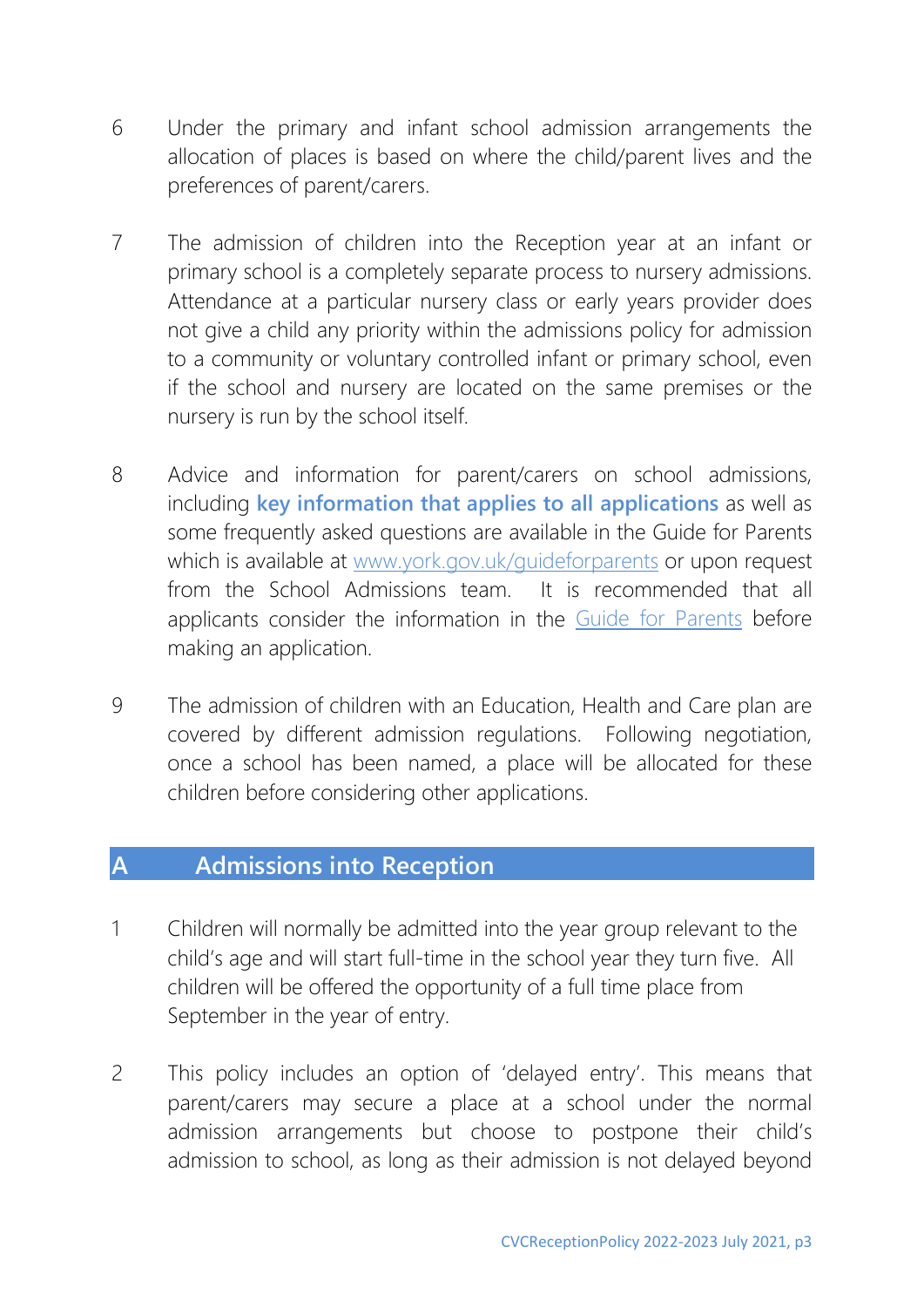the point at which they reach compulsory school age. A child normally reaches compulsory school age at the start of the term following their fifth birthday. The table below sets out the position:

| Date of                             | Date of compulsory | Latest date child may      |
|-------------------------------------|--------------------|----------------------------|
| birth                               | school age         | start school full-time     |
| 1 September 2017 - 31 December 2022 |                    | The start of the 'Spring'  |
| 31 December 2017                    |                    | term in January 2023       |
| 1 January 2018 - 31   31 March 2023 |                    | The start of the 'Summer'  |
| March 2018                          |                    | term in April 2023         |
| 1 April 2018 - 31 31 August 2023    |                    | [The start of the 'Autumn' |
| August 2018                         |                    | term in September 2023     |

If you would like to delay your child's entry, so they do not start fulltime in September 2022, you must still apply at the normal time. Once allocated a school place, you should then advise the school in writing of your child's intended start date and keep in regular contact with the school regarding any changes to this intended date. Start dates are recommended to be at the start of each half term, but these can be varied by agreement with the school.

The school will hold a place for that child and not offer it to another child during the remainder of the Reception year. You should contact the school to make arrangements for admission of your child by no later than 20 school days before the intended start date. If you do not contact the school in the 20 school days before an intended and/or previously communicated start date, the school will make all reasonable efforts to contact you by telephone and in writing at any known physical address or email address. In the event that all attempts to contact you are unsuccessful, the school place may be withdrawn.

3 Parent/carers will also be able to request a part-time place until the start of the term after the child turns five. It is a legal requirement that all children must enter formal full-time education at the start of the term after their fifth birthday, but if you would like to discuss part-time education for your child so they do not start full-time in September 2022, you must still apply at the normal time. Once allocated a school place, you should then ask the school in writing what part-time provision may be offered, advise them of your child's intended full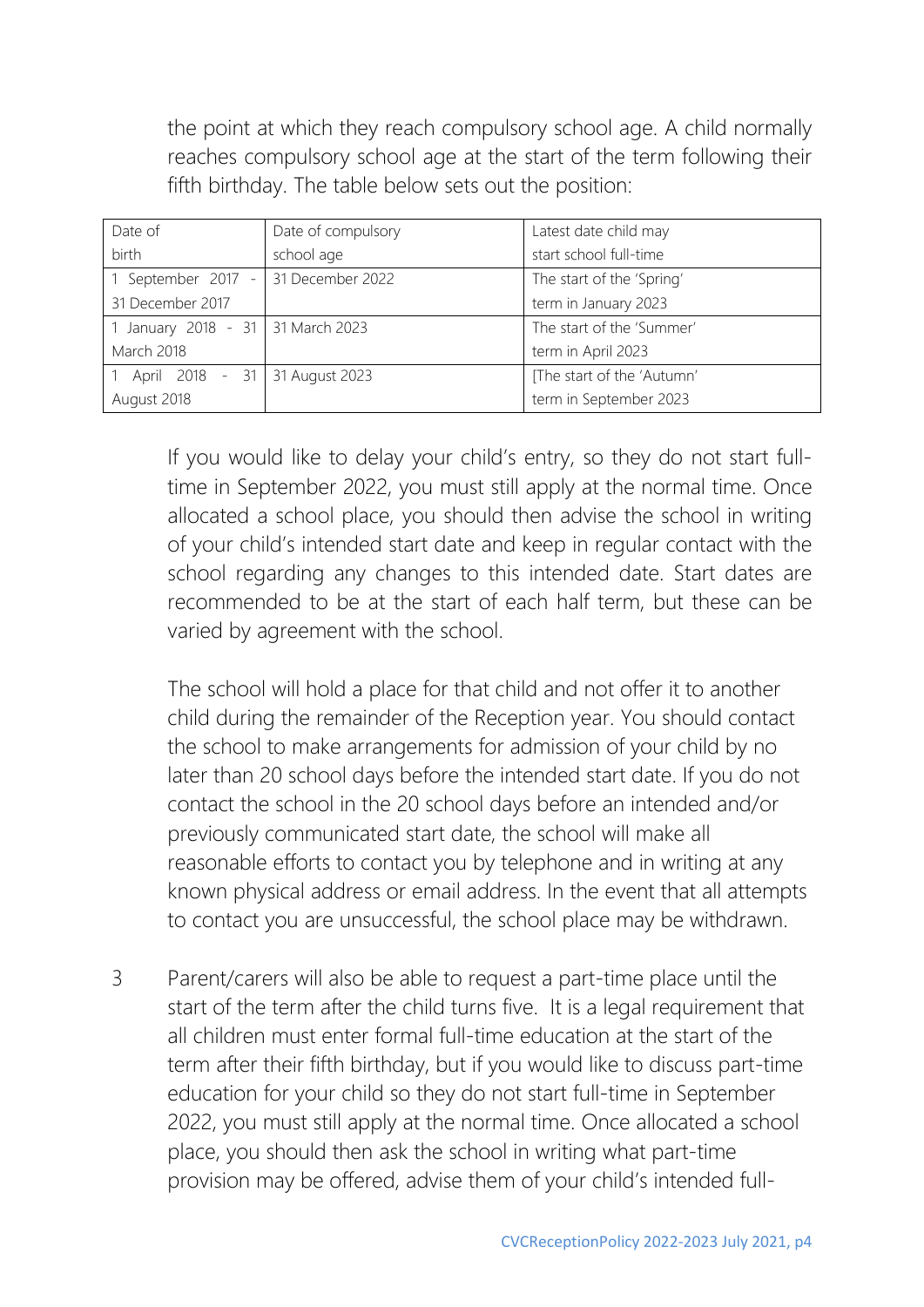time start date and keep in regular contact with the school regarding any changes to this intended date.

4 Some parent/carers of 'summer born' children (those children born between 01 April and 31 August) may wish to investigate the possibility of 'deferred entry' into a lower year group. If you are considering this for your child, please contact the [School Admissions](mailto:education@york.gov.uk) team who can provide you with information and advice.

If you would like to defer your child's entry, so they do not start in Reception in September 2022 but instead start Reception in September 2023, you must still apply at the normal time and parallel to your application, put a formal request in writing to defer your child's admission to a lower year group.

For the purposes of coming to a decision on such deferrals for those children living in the City of York, the LA has developed a city-wide policy and invited all other admission authorities to take part in joint arrangements. More information on delayed and deferred entry can be found in the School Admissions Team [City of York Delayed and](https://www.york.gov.uk/downloads/file/9565/delayed_and_deferred_admission_to_reception)  [Deferred Admissions Policy.](https://www.york.gov.uk/downloads/file/9565/delayed_and_deferred_admission_to_reception)

Places are not held open for children who defer entry, so parent/carers must, if their request is approved, reapply **by 15 January the following year** for a place in Reception alongside children who are one school year younger. Parent/carers may make an identical application for the same schools, or request different schools from their initial application.

Parents/carers should be aware that as the numbers of applications and preferences, and even the number of available places, may differ from year to year, that a deferral does not mean a place at the same school can be allocated one year later. It will not be known which school is allocated for an agreed deferral until National Offer Day in the school year the child turns 5 and the results of the application one year later **may result in a different school being allocated**.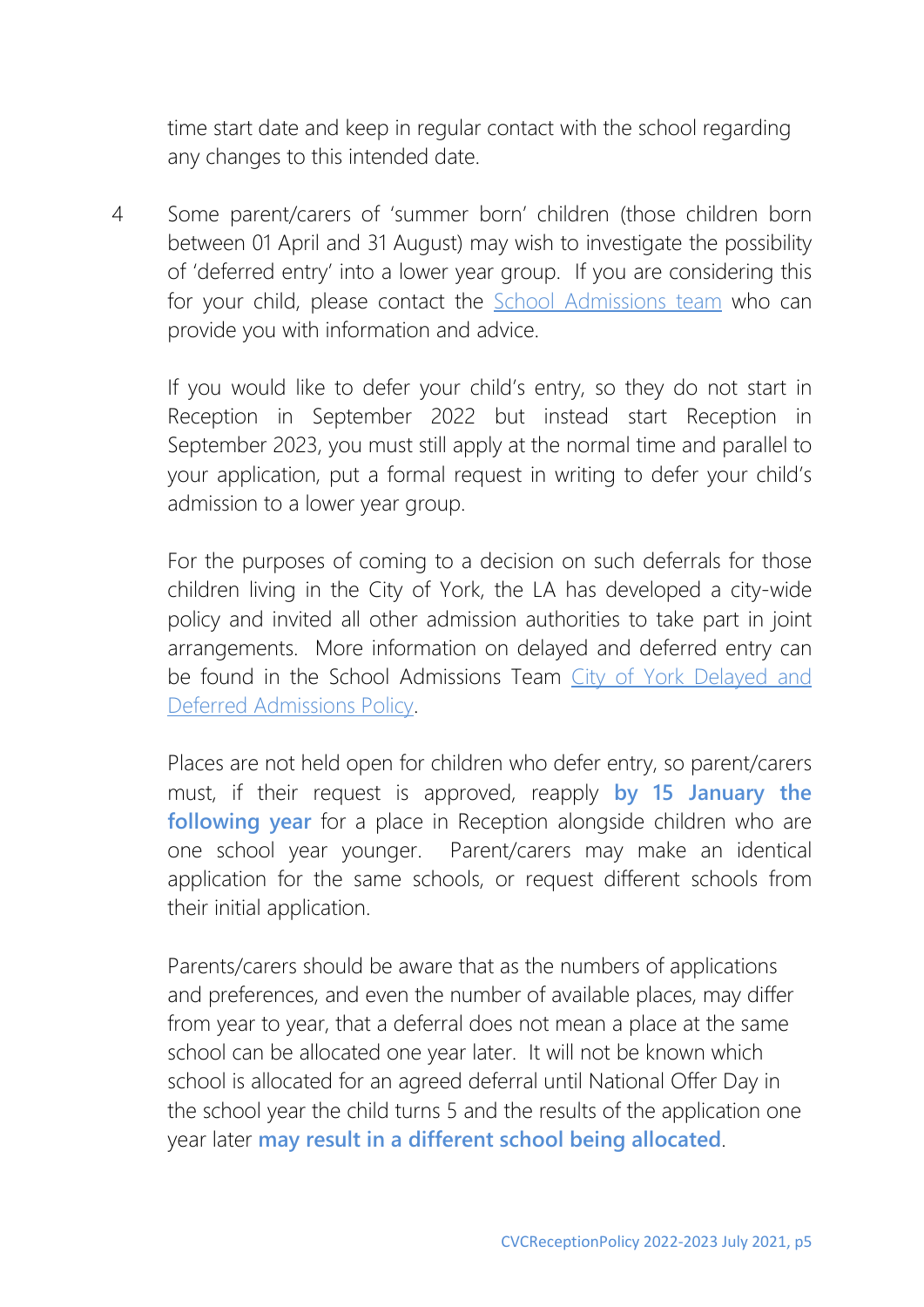5 If you would like to investigate accelerating your child's entry, so they do not start in the year group relevant to the child's age (the school year they turn five), but instead start at an earlier time, you should contact the LA at an early stage to discuss your intentions and what the best approach might be.

If you would like to accelerate your child's entry, you should then put a formal request in writing, together with any supporting information, by no later than 29 November 2021. The LA will then consider your request, if necessary in conjunction with other schools, early years providers and professionals.

If the request is approved, wherever possible you should submit an application as part of the normal admissions round, for the year group it has been agreed is the most appropriate for the child. Parents/carers should make it clear in their application that an application out of the usual year group has been agreed. The application will then be considered in accordance with this admissions policy. The LA will not give the application lower priority on the basis that the child is being admitted out of their normal age group. If the request is rejected, you should apply in the usual way for your child to join their correct age group. Should parents/carers disagree with a decision to refuse their request, they should put their complaint in writing and follow the LA's complaints policy.

- 6 Applications should be made by the closing date for applications which is 15 January 2022. Applications can be made online at [www.york.gov.uk/schooladmissions.](http://www.york.gov.uk/schooladmissions) It is expected that most applications will be made online, but where applicants cannot apply online, they may request support from the LA, schools, or a paper application form known as the 'School admissions application for Primary School in September 2022.
- 7 When making an application, parent/carers are advised to supply any additional information that may be required to the admission authority in writing, preferably by emailing [education@york.gov.uk](mailto:education@york.gov.uk) with the child's details. For example, additional information will need to be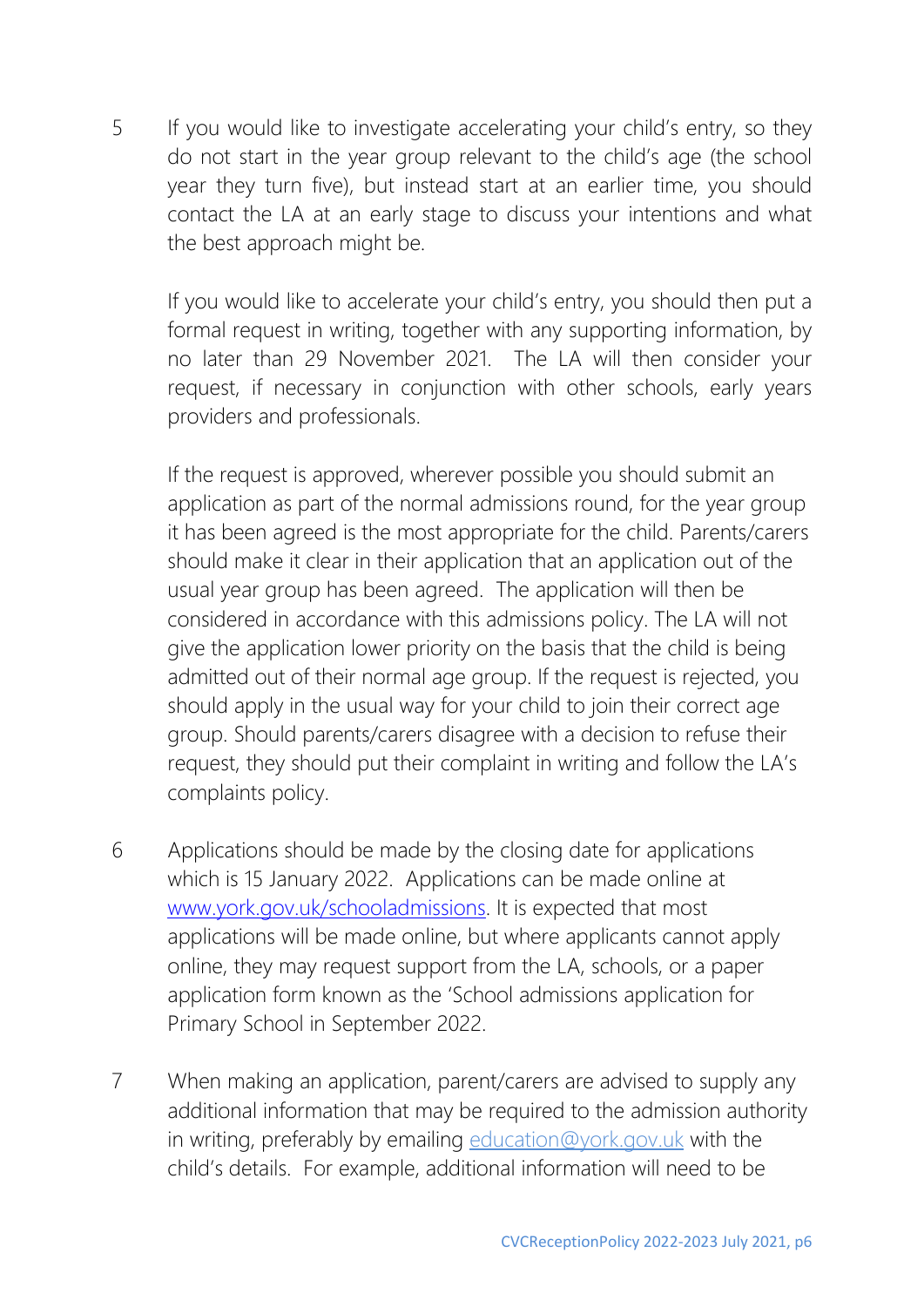provided when applying on the basis of being 'previously looked after' or having exceptional social or medical needs which relate to the preferred school. Further guidance on additional information can be found in the [Guide for Parents.](http://www.york.gov.uk/guideforparents)

- 8 Any school's resources, such as teachers and classrooms, have to be used carefully to ensure the best possible standards for education and a safe environment. If no limit were set on the number of children that can go to a school each year these standards could not be maintained. Infant Class Size legislation may also limit the number of pupils that can be admitted in reception, Year 1 and Year 2. For these reasons each school has a Published Admission Number – that is the number of places available that will be offered in the year of entry.
- 9 Applicants may be successful in obtaining a place at a school that does not serve the local 'catchment' area in which they live. If allocated a place at such a school, applicants will be responsible for travel arrangements and the costs of travel to and from school.
- 10 Applicants are advised to consider their 'catchment' school when making an application. If the place your child is allocated is at a school which you are not in the catchment area for, or if you move out of the catchment area you now reside in, then you may have less chance of being successful when applying for any younger siblings. Catchment areas are designated by the LA and are made available to applicants in the [Guide for Parents,](http://www.york.gov.uk/guideforparents) online at www.york.gov.uk and upon request from the School Admissions team.

#### **B Oversubscription criteria**

Some schools will be oversubscribed – that is where the number of applicants exceeds the Published Admission Number. Where this is the case, priority is given to certain categories of children. The oversubscription criteria set out below will be used to prioritise all applicants who have applied for a place at a school in these circumstances in the following priority order: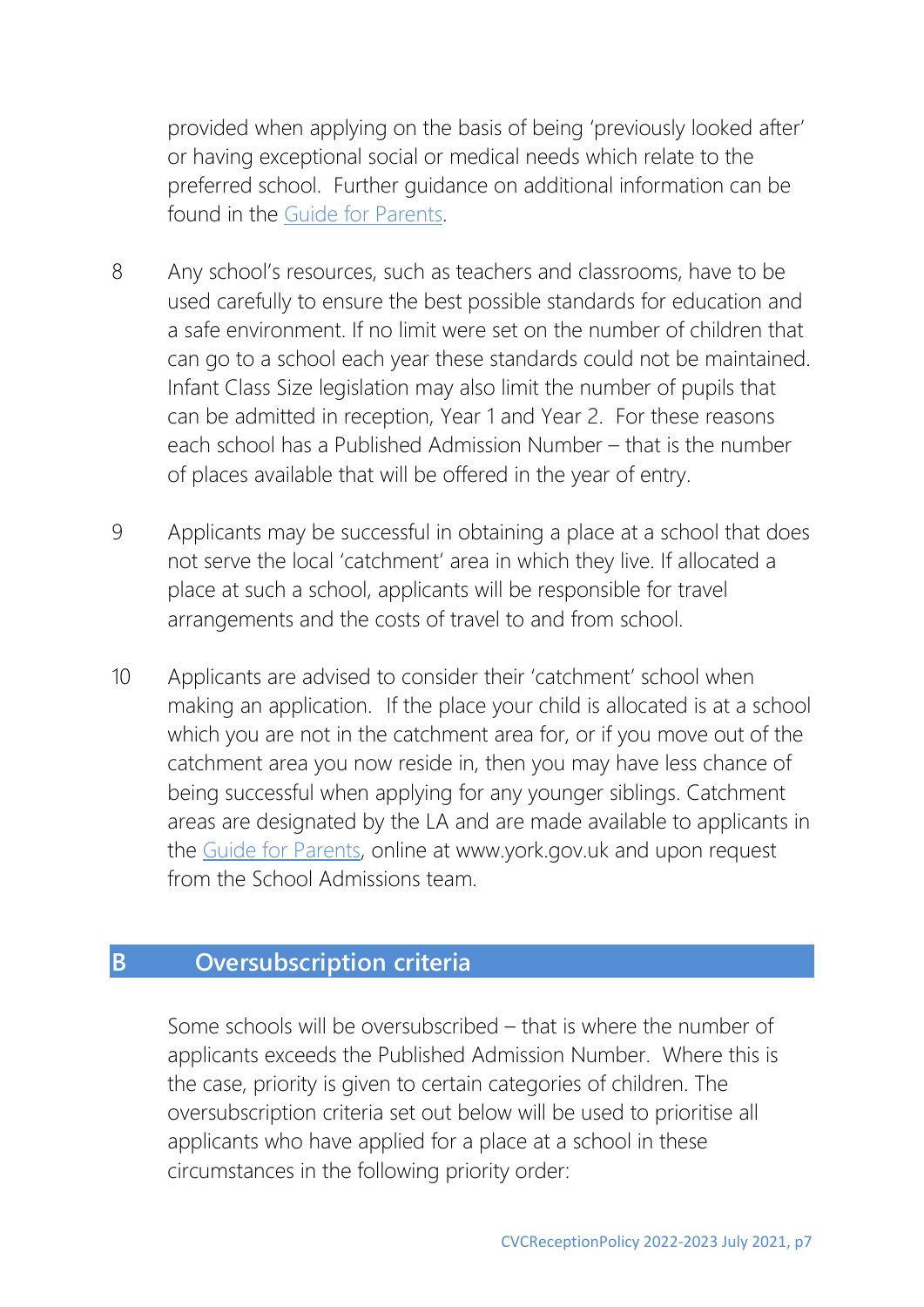1 **Children who are either currently or have previously been 'looked after'**. This applies to all children who are currently or have previously been, in the care of a local authority; all children who have been adopted from local authority care, subject to an adoption, residence or special guardianship order; and all children who appear to have been in state care outside of England and ceased to be in state care as a result of adoption, residence or special guardianship order;

It is the responsibility of parent/carers, or the child's social worker to provide the information to the admission authority that this criterion applies.

2 **Children who live within the catchment area normally served by the preferred school, with a sibling at the preferred school at the time of admission.** Catchment areas are designated by the LA and are made available to parent/carers in the [Guide for Parents,](http://www.york.gov.uk/guideforparents) online at www.york.gov.uk, and upon request from the School Admissions team. Siblings are defined as brothers or sisters living in the same house, as their primary place of residence (including half-, step- and fosterbrothers or sisters);

The LA uses the address provided in the application, and using GIS software, determines which catchment area an address, and therefore a child, resides in. This address must be the address at which the child is ordinarily resident. Further detailed advice on addresses is contained within the [Guide for Parents.](http://www.york.gov.uk/guideforparents)

It is the responsibility of parent/carers to include with their application the name of any sibling(s) where this criterion applies for checking by the LA.

3 **Children who live within the catchment area normally served by the preferred school.** Catchment areas are designated by the LA and are made available to parent/carers in the [Guide for Parents,](http://www.york.gov.uk/guideforparents) online at www.york.gov.uk, and upon request from the School Admissions team;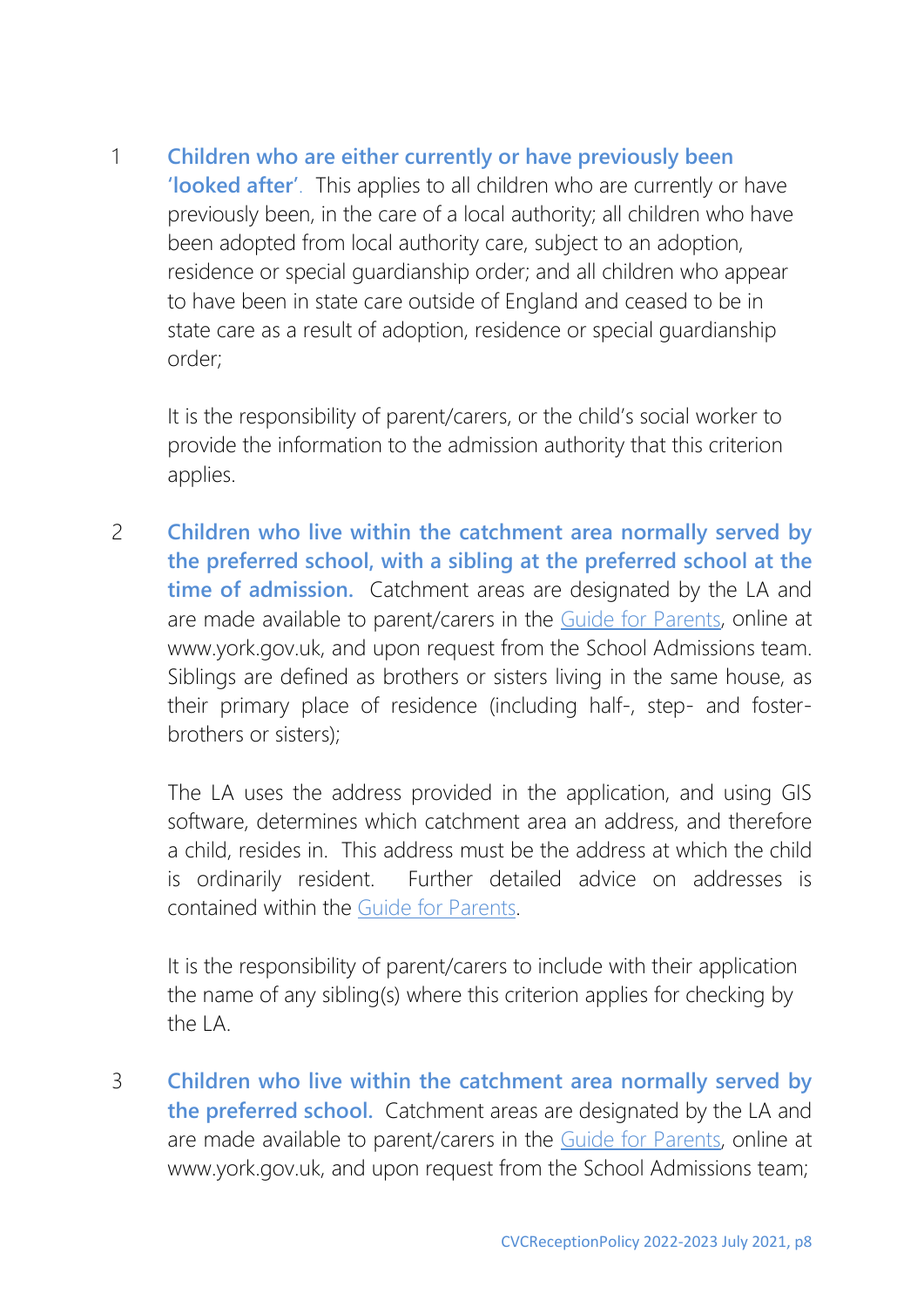The LA uses the address provided in the application, and using GIS software, determines which catchment area an address, and therefore a child, resides in. This address must be the address at which the child is ordinarily resident. Further detailed advice on addresses is contained within the [Guide for Parents.](http://www.york.gov.uk/guideforparents)

4 **Children considered by the admission authority to have exceptional social or medical needs which makes the preferred school the most suitable school for the child.** The admission authority may consult with other medical or educational professionals for a further opinion as to whether the child should be allocated a place at the preferred school due to a particular medical condition or social need;

It is the responsibility of parent/carers to provide the additional information where they believe this criterion applies. To be given priority on this basis, the admission authority would have to be satisfied that the child's needs were such that the preferred school would be the most suitable school for the child.

Admissions officers defer these considerations and decisions to a panel of children's services officers, in areas such as safeguarding and education social care. This 'Exceptional Social and Medical (ESM) Panel' considers any documentation provided by parent/carers and assesses whether these needs are 'exceptional' in nature. Admissions officers have no decision-making role in this process and only identify those applications to be considered by the ESM Panel and request further information from parent/carers. Those applications with supporting information that the ESM Panel determines are 'exceptional' would have to be where only the preferred school could meet the child's need.

5 **Children with a sibling at the preferred school at the time of admission.** Siblings are defined as brothers or sisters living in the same house, as their primary place of residence (including half-, step and foster-brothers or sisters);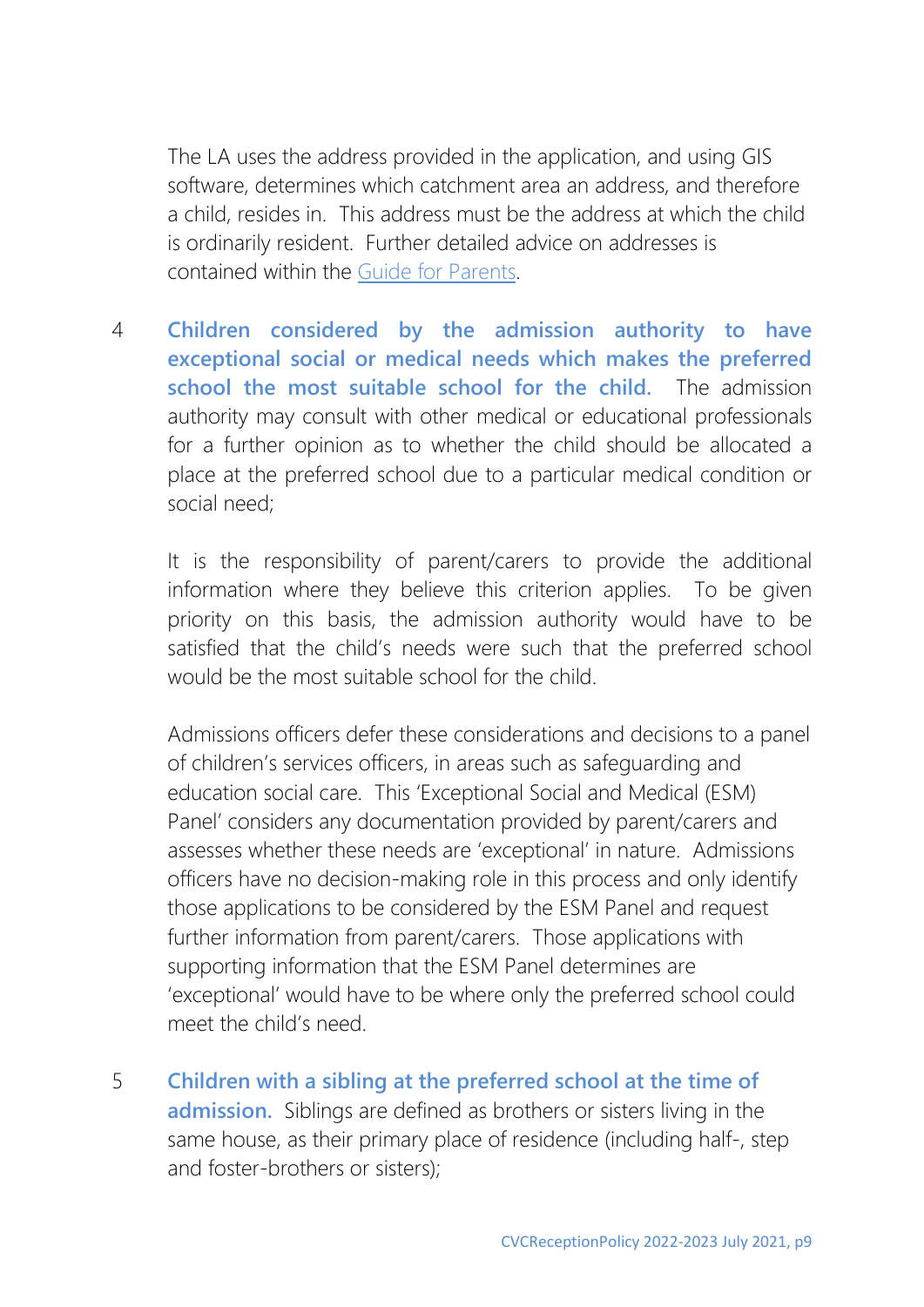It is the responsibility of parent/carers to include with their application the name of any sibling(s) where this criterion applies for checking by the LA.

6 **Children who live closest to the preferred school using the nearest available safe walking route.** Distances are measured by a GIS mapping system from the child's home address to the closest entrance of the school.

Distances are measured using a system of walking routes rather than straight line distances to better reflect the length of the journey from home to school. Within a contiguous urban area these routes are those that are properly paved and lit alongside roads and other walkways and do not include the York outer ring road. Outside a contiguous urban area, for example for applications from outside the City of York area, these distances continue to be measured along the road network.

Where there are fewer places than children in an oversubscription priority as above, in order to decide to whom places will be allocated, the following tie-breakers will be applied:

- first, to the child(ren) who also fulfil the next highest priority;
- second, to the child(ren) living closest to the school as defined in priority 6;
- and third, if the measurement of the distance from home to school above does not distinguish between two or more applicants with equal priority, random allocation will be used as the final tiebreaker, and independently verified.

Where the application of the above would lead to a place being made available for a child of multiple birth, but not their sibling(s), we will work within the Admissions Code in order to make a place available for the sibling(s) wherever reasonably possible.

For example, for two children who are both resident in the catchment area without a sibling on roll at the time of admission and are thus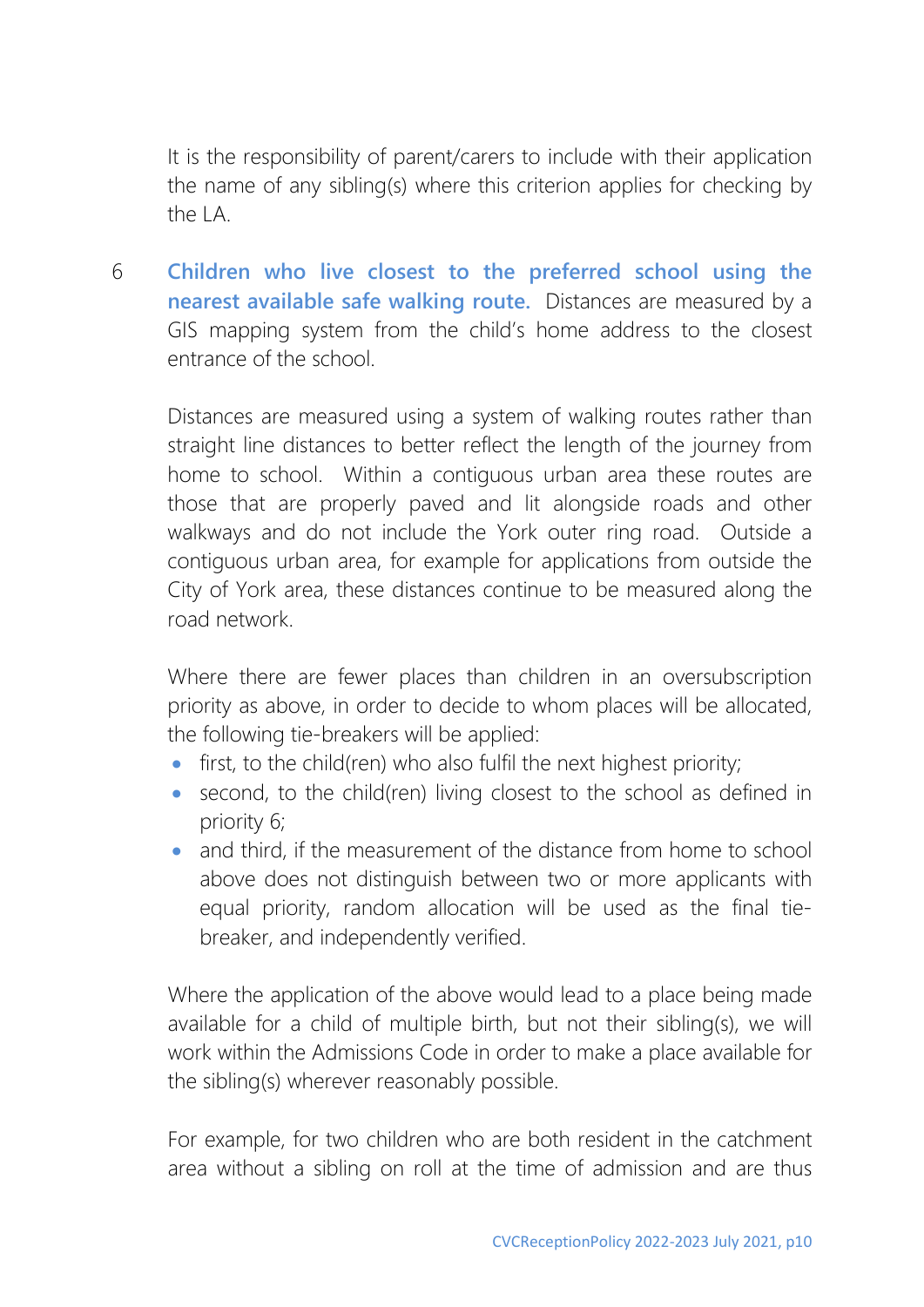assigned the same (third) priority, the place would first be allocated to the child who also fulfils the next highest priority, for example, an exceptional social or medical need (fourth priority) over a child who lives closer to the school (sixth priority).

#### **C Appeals**

- 1 Applicants refused a place at the school have a statutory right of appeal. If a preference for a place at the school is refused, the applicant will be informed of the reasons and of their right of appeal. This right does not apply if they are allocated a place but it is not in their preferred year group.
- 2 Appeals are heard by an independent appeals panel and their decisions are legally binding in line with the School Admission Appeals Code. We will publish our appeals timetable at [www.york.gov.uk/schooladmissions](http://www.york.gov.uk/schooladmissions) by 28 February 2022. Applicants who wish to appeal should contact the School Admissions team to request the correct appeal form. Appeal forms should be returned within 20 school days of the date the place was refused.
- 3 Applicants will only be able to appeal once in any one school year unless, in exceptional circumstances, the admission authority has accepted a second application because of a significant and material change in the circumstances of the parent/carer, child or school.

#### **D False Information**

Where an offer of a place has been made on the basis of fraudulent or intentionally misleading information, which has effectively denied a place to a child with a stronger claim, the offer of a place will be withdrawn.

#### **E Late Applications**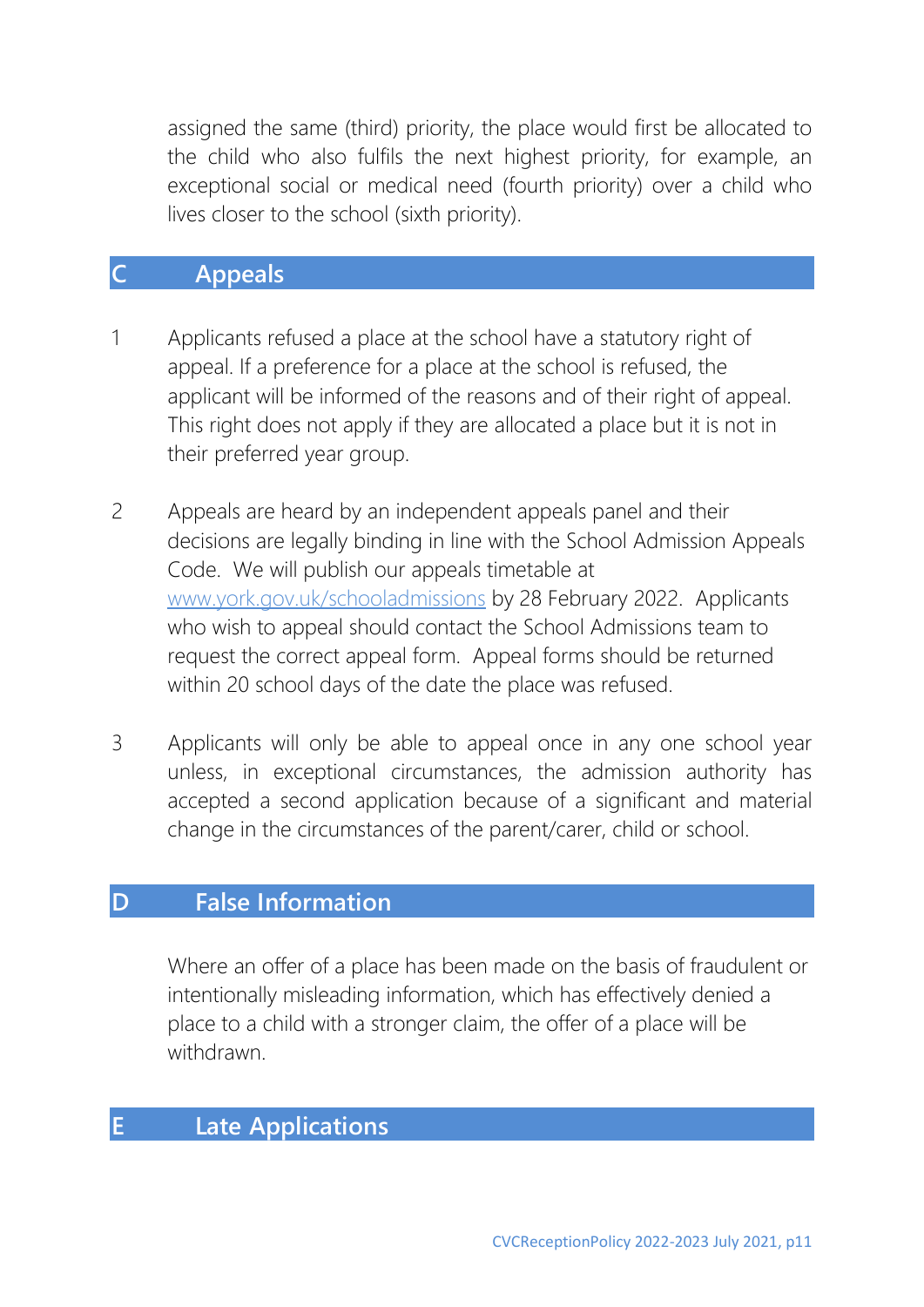- 1 Applications received after the closing date of 15 January 2022 may be treated as 'late' applications – that is processed after all 'on-time' applications.
- 2 Where possible, 'late' applications and changes of preference and/or circumstances will be treated as 'on-time' applications if:
	- a) this is accompanied by a satisfactory reason provided at the time of application; and
	- b) it can be accommodated within the timescales of the coordinated scheme and/or admission authority's processes.
- 3 Late applications received after the offer day, but before the start of the school year will be processed using the same arrangements and criteria as 'on-time' applications, although the availability of places will depend on where places are still available as well as the preferences of applicants.
- 4 Late applications received after the first day of the school year will be considered as 'in-year' applications, and be subject to the [City of York](https://www.york.gov.uk/downloads/file/9564/in_year_admissions_policy)  [In Year Admissions Policy.](https://www.york.gov.uk/downloads/file/9564/in_year_admissions_policy) However, these preferences, if unsuccessful, will be held on a waiting list until the end of the first term in line with 'on-time' applications as set out in Section F of this policy.

#### **F Waiting List**

- 1 If a school is oversubscribed, a waiting list will be held from when offers have been made until 31 December 2022. After 31 December 2022, if there is still a waiting list, an 'in-year' waiting list is then held until the end of that school year. Beyond the first school year, refused preferences do not 'roll over' into future school years. Should applicants wish to remain on a waiting list for a future school year, they should submit a new application by 5 July in the relevant year.
- 2 A child's position on the list will be determined by the oversubscription criteria set out in Section B of this policy and will reflect their current circumstances where these circumstances have been provided to the admission authority. The list will also contain all other on-time and late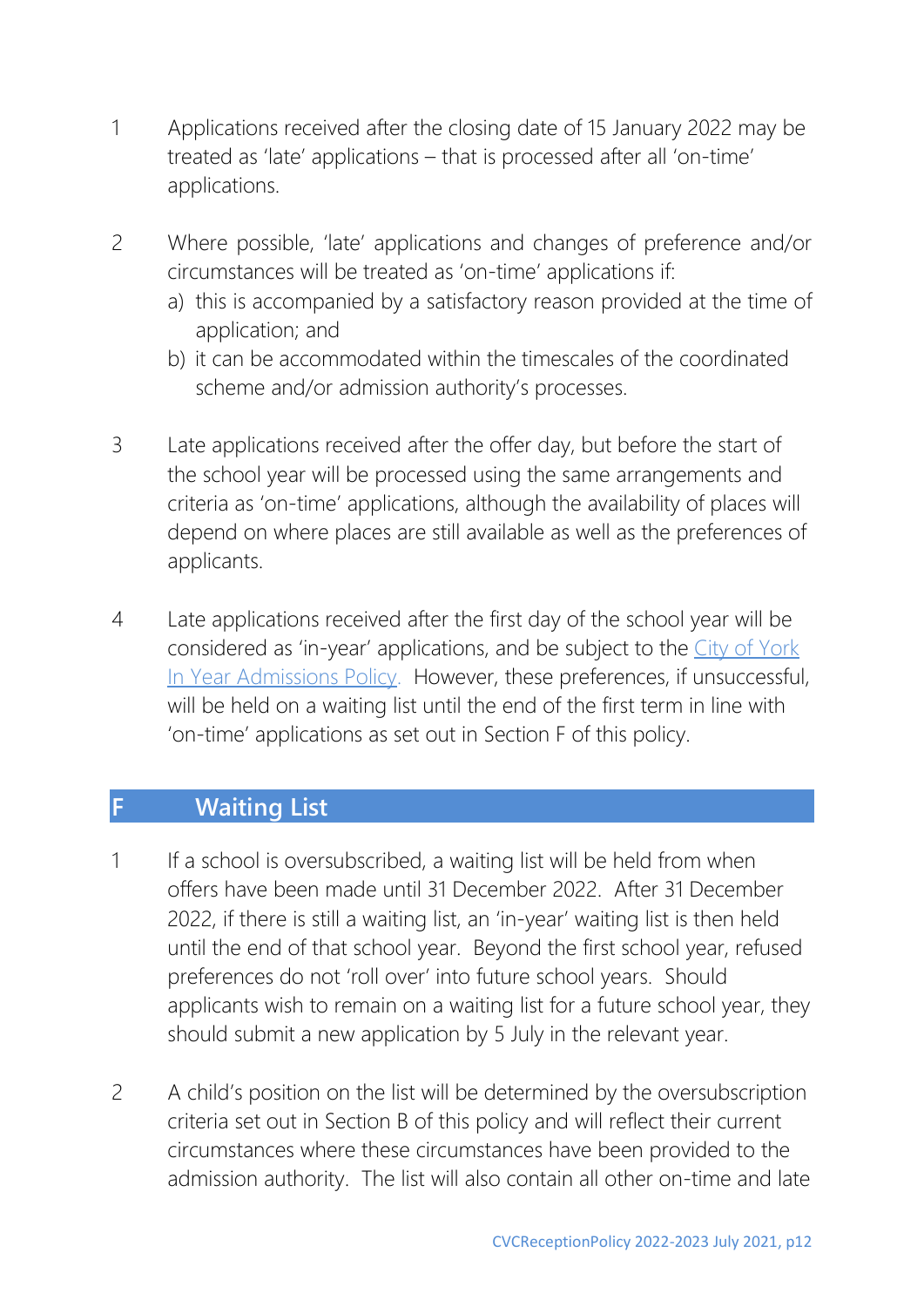preferences that have been refused or are requested. Should a place become available while the waiting list is in operation, a place will be made available to the applicant on the top of the waiting list on the day the place became available.

- 3 Applications may only be made once for each school year unless there has been a significant and material change in the circumstances of the parent/carer, child or school, which the admission authority agrees requires a new application.
- 4 Being on a waiting list does not affect a parent's/carer's right of appeal against an unsuccessful preference.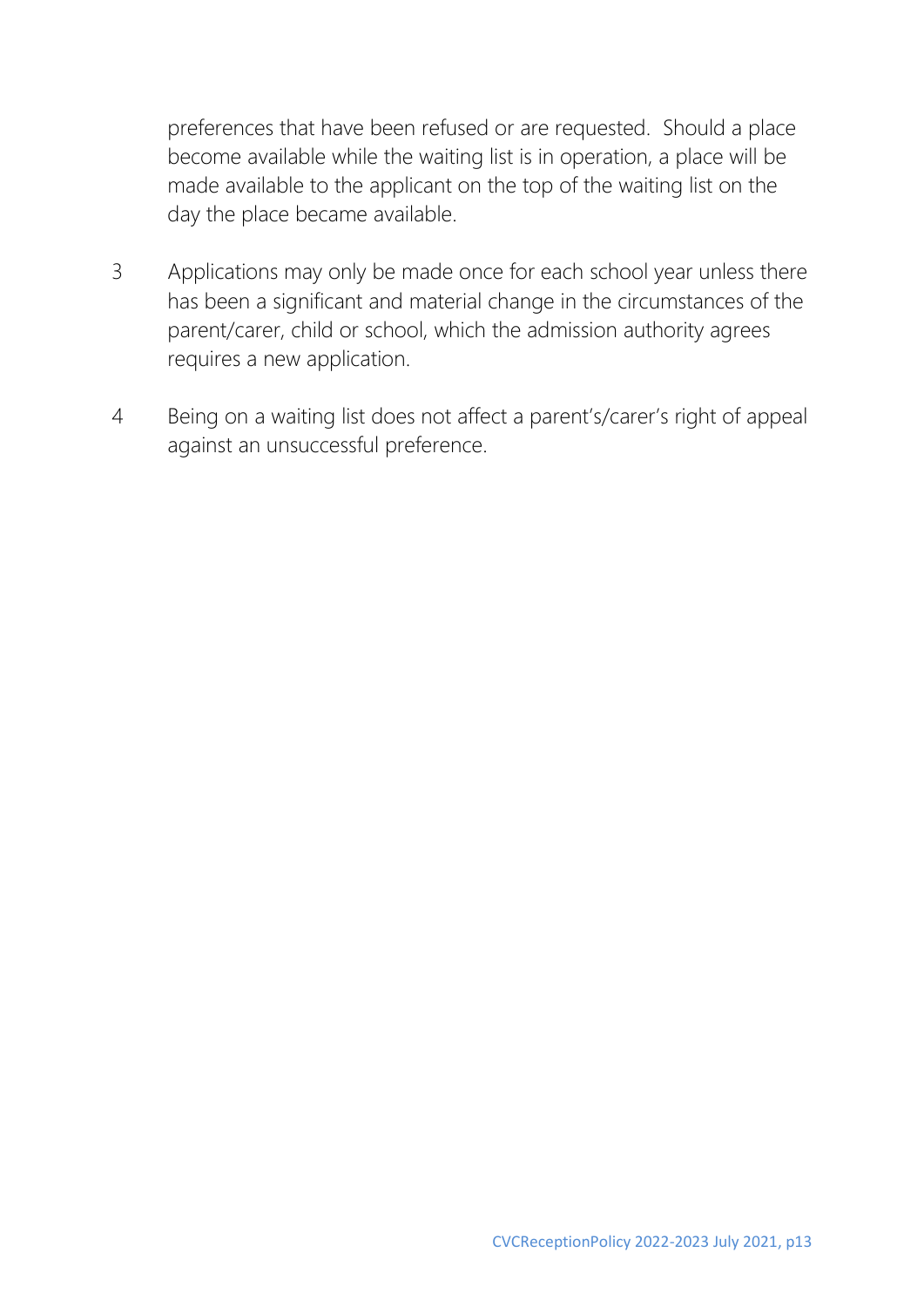# **G Timetable**

| by 12 September 2021                 | Opening date for applications. 'School<br>admissions application for Primary School in<br>September 2022' form made available and<br>online applications start to be accepted at<br>www.york.gov.uk/schooladmissions |
|--------------------------------------|----------------------------------------------------------------------------------------------------------------------------------------------------------------------------------------------------------------------|
| 15 January 2022                      | Closing date for 'on-time' applications (both<br>online and by paper 'School admissions<br>application for Primary School in September<br>2022' form)                                                                |
| from 16 January 2022                 | Applications received may be treated as 'late'                                                                                                                                                                       |
| 16 April 2022 or next<br>working day | National Offer Day                                                                                                                                                                                                   |
| 21 May 2022                          | Deadline for return of appeal papers for 'on-<br>time' applicants                                                                                                                                                    |
| 1 June 2022 -<br><b>16 July 2022</b> | Admission appeals for 'on-time' applicants                                                                                                                                                                           |
| <b>September 2022</b>                | Start of the school year                                                                                                                                                                                             |
| 31 December 2022                     | Waiting list for all community and voluntary<br>controlled primary and infant schools closes                                                                                                                         |

## **H Contact details for correspondence**

City of York Council School Admissions West Offices, Station Rise, York YO1 6GA 01904 551554 [education@york.gov.uk](mailto:education@york.gov.uk)